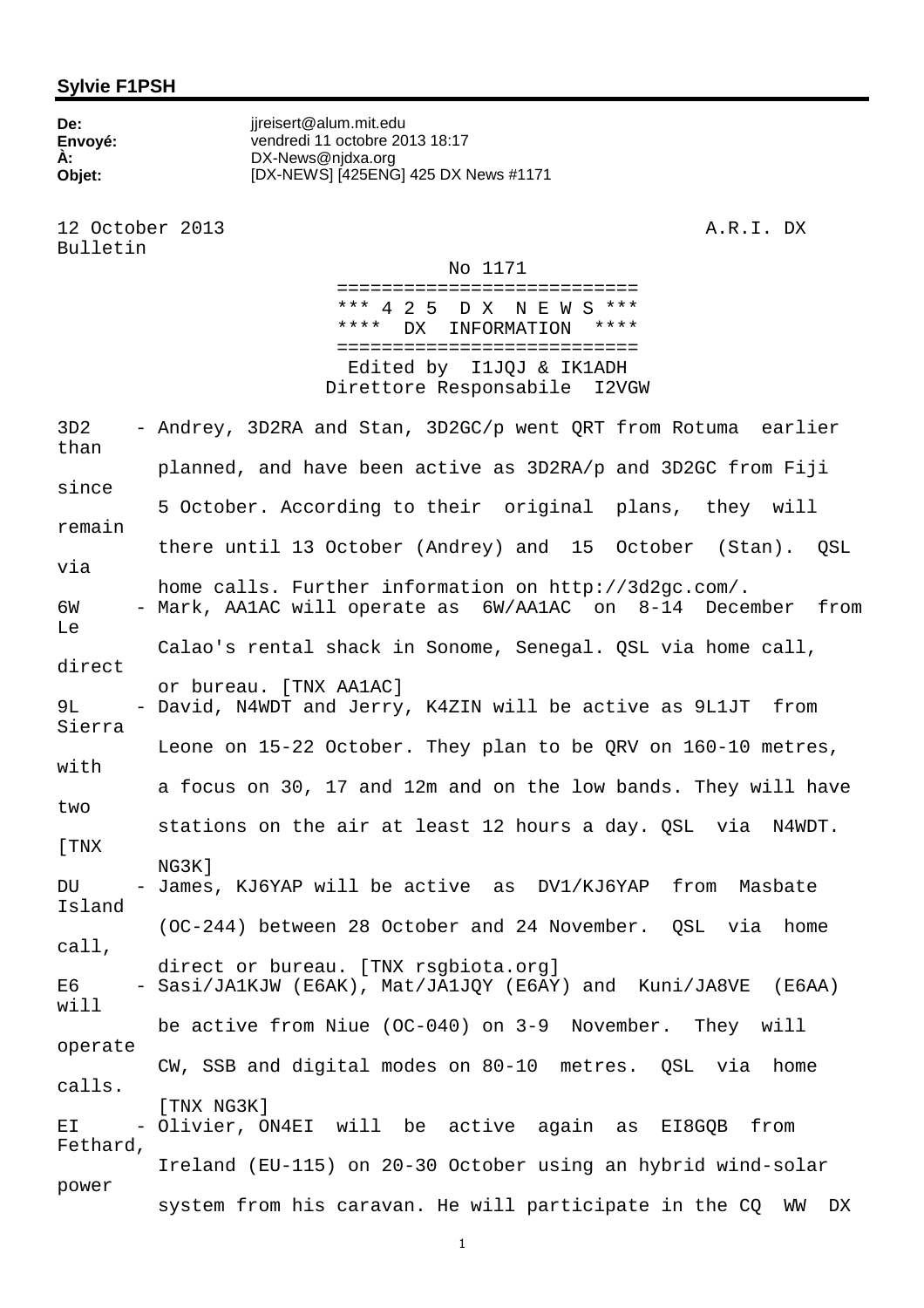SSB Contest as EI1A. QSL for both callsigns via PA3249. Follow his activity and antenna experimentation on www.qrz.com/db/EI8GQB. [TNX ON4EI] HB0 - Laci, HA7JTR will be active as HB0/HA7JTR from Liechtenstein on 24-29 October. Main activity will be during the CQ WW DX SSB Contest. He will run 100 watts to a GP for 40-10 metres and an Inverted Vee for 80 metres. QSL via home call. [TNX HA0HW] HB9 - HB9S, the amateur radio station of the World Scout Bureau, will be on the air from Geneva during the Jamboree On The Air annual event (http://scout.org/en/information\_events/events/jota\_joti) on 19-20 October. The 56th JOTA in 2013 will be the last one for HB9S, as The WSB (the HQ of the World Organization of the Scout Movement) intends to move out of Geneva next year. QSL via HB9AOF. I - IT9ATF, IT9NPR, IT9PPG and IT9RDG will participate in the CQ WW SSB Contest as IF9A from Favignana Island (EU-054) in the Multi-Single category. QSL via IT9ATF. [TNX NG3K] J3 - Mark, N2MD and Arnal, N9ACC will be active holiday style as J3/N2MD and J3/N9ACC from Grenada (NA-024) on 23-30 October. They will be QRV on 80-6 metres SSB. QSL via LoTW only. [TNX The Daily nx1 J3 - J34J is the callsign to be used on 20-29 November from Grenada by a group of Japanese operators [425DXN 1164]. They plan to be active on 160-10 metres CW, SSB and digital modes, and to participate in the CQ WW CW Contest. QSL via JA1HGY (OQRS to be activated on Club Log) and LoTW. [TNX NG3K] KG4 - Bill, W4WV (KG4WV) and Al, W6HGF (KG4HF) will be active from Guantanamo Bay (NA-015) on 11-25 October [425DXN 1170]. KG4HF (www.qsl.net/w6hgf/KG4HF.html) will focus on RTTY and other digital modes, with some CW when time permits. He will be QRV on 160-10 metres, plus 6 metres if the band is open. "This is not a vacation", he says. "I plan to operate until I fall asleep". QSL KG4HF via LoTW or direct to W6HGF (logserach on Club Log).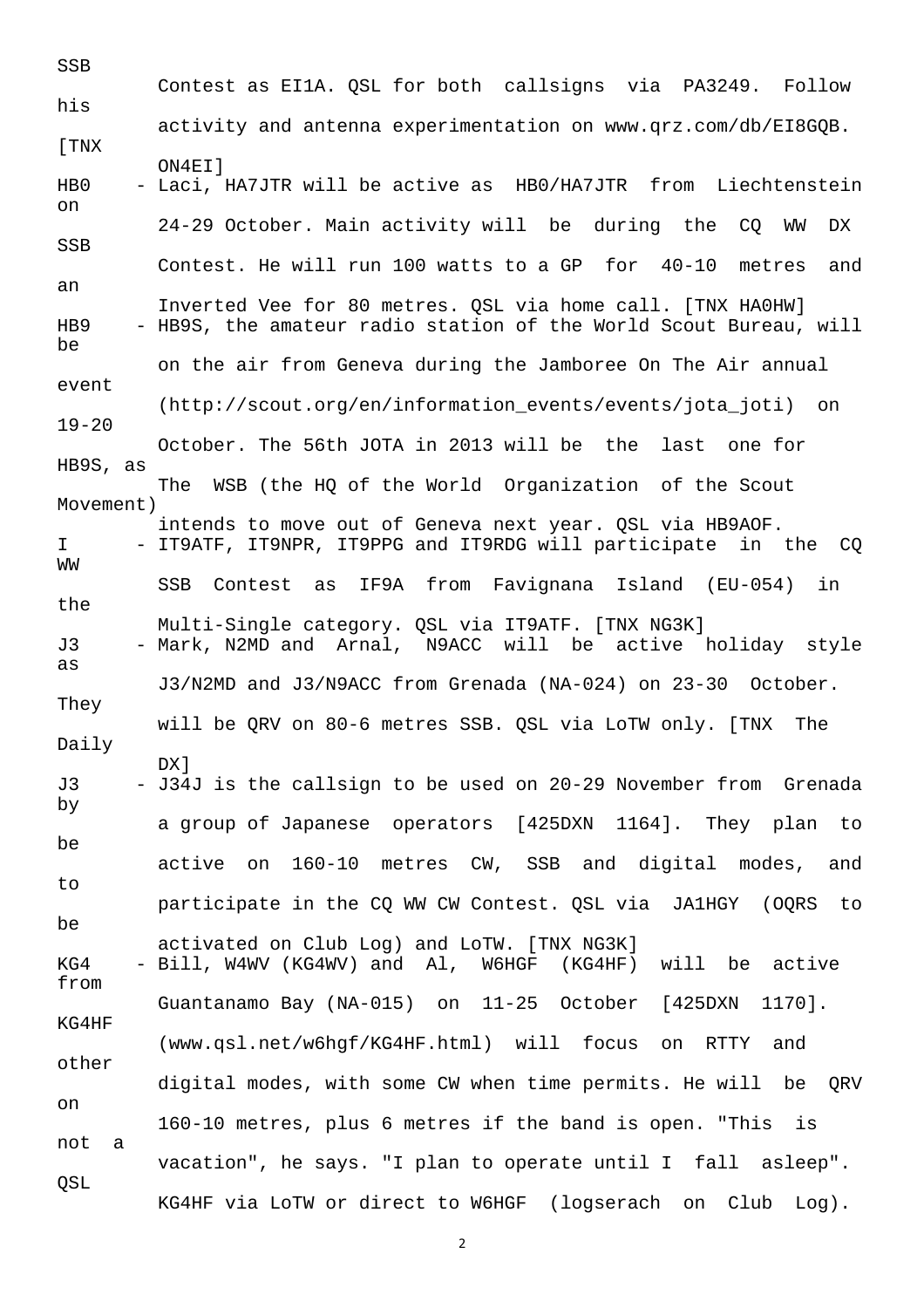QSL KG4WV via W4WV, direct or bureau. KH0 - Miho, JJ2VLY and Yutaka, JQ2GYU will be active as NH0J from Tinian Island, Mariana Islands (OC-086) on 17-21 October. They will operate CW, SSB and RTTY on 80-10 metres. Miho will participate in the JARTS WW RTTY Contest (http://jarts.jp/rules2013.html) on 19-20 October. QSL via JJ2VLY, direct or bureau. [TNX NG3K] KH2 - Yuji, JF2WGN will be active as AH2EA from Guam (OC-026) on 17-21 October. All of the QSOs will be confirmed via the bureau, direct cards should be sent to JF2WGN not later than 31 January 2014. LY - The Lietuvos Radijo Megeju Draugija, the Lithuanian Amateur Radio Society, was establihed on 2 October 1938. Celebrating this 75th anniversary, special callsign LY75RMD will be used until 31 October. QSL via the bureau. P2 - Akira, JA1NLX (www.asahi-net.or.jp/~yy7a-ysd/P29VNX-2013.htm) has rescheduled his trip to Lissenung Island, Bismarck Archipelago (OC-008), and now he plans to be active as P29VNX on 1-6 December. He will operate CW, SSB and RTTY on 30-10 metres. QSL via JA1NLX (direct only) and LoTW. An OQRS for direct and bureau cards will be available at Club Log (bureau cards will be sent through Global QSL). PY - A team from Brazil (PP5ALE, PU5IKE, PU5SVE, PU5UAI, PY5FAB, PY5JAP, PY5PS, PY5RCB, PY5VC and PY5XH) will be active as PR5C from Ilha do Mel (SA-047) on 25-30 October, including an entry in the CQ WW SSB Contest. QSL via PU5SVE, LoTW and eQSL. Further information at www.pr5c.qsl.br PY0F - Miguel, PY3MM will be active from Fernando de Noronha(SA-003) on 18-28 October. Main activity will be during the CQ WW DX SSB Contest as PR0F on 40 metres, while outside the contest he will operate mainly CW as PY0F/PY3MM. QSL via PP5VB. [TNX NG3K] T8 - Kunio, JO1AEC will be active as T88EC from Palau on 15-23 October. He will be QRV on 40-10 metres CW, RTTY and JT65. QSl via JO1AEC, direct or bureau. [TNX The Daily DX] TK - Mek, SP7VC will be active as TK/SP7VC from Corsica (EU-014)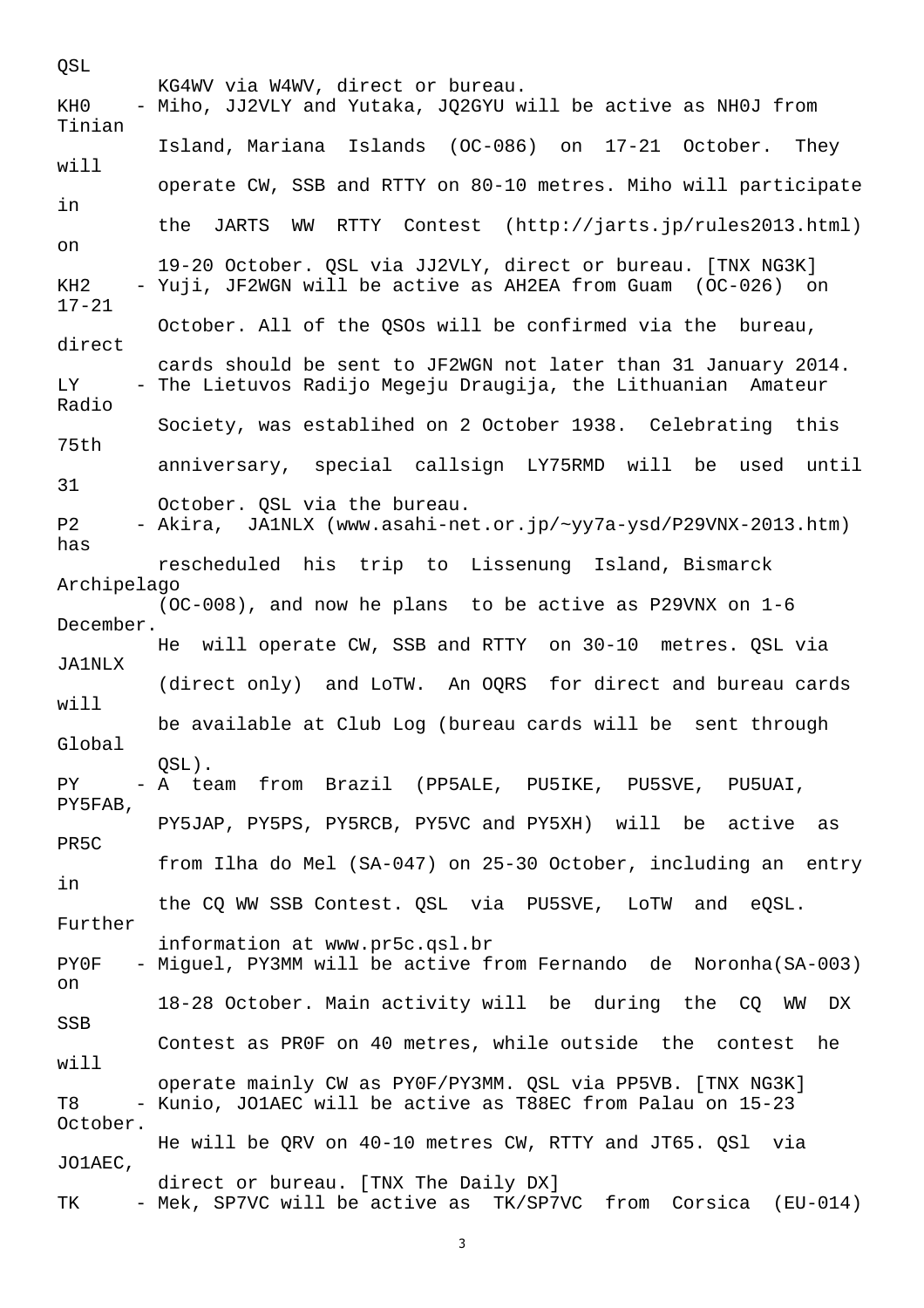on 22-28 October. He will be QRV on 160-6 metres SSB and FSK441 via meteor scatter on 6m. He will also participate in the CQ WW DX SSB Contest. QSL via home call and LoTW. [TNX NG3K] UA - Special station R100MFF will be active from 15 October to 15 December in remembrance of Mikhail F. Feofanov (1913-1994, callsigns U4AA and UA4AA). QSL via UA4AM. Further information on this "legendary radio operator", as well as an OQRS for bureau cards and details on the relevant award, can be found at www.cqr4a.ru/r100mff/ [TNX DXNL] V2 - Kei, KG2A will be active as V25A from Antigua (NA-100) from 21 November to 1 December. He will operate CW and SSB on 160-10 metres, and will participate in the CQ WW DX CW Contest. QSL direct to KG2A. [TNX NG3K] V3 - Dick, AD7AF will be active again as V31RL from Placencia, Belize on 11-30 October. He will operate CW and SSB on 80-10 metres, with activity during the CQ WW DX SSB Contest. QSL via home call, direct or bureau, and LoTW. Logsearch on Club Log. [TNX The Daily DX] VP5 - Frank, WA2VYA, and Tony, K4QE will be active from Providenciales, Caicos Islands (NA-002) on 22-29 October, including an entry in the CQ WW DX SSB Contest as VP5T (QSL via WA3RHW, direct or bureau, and LoTW). Outside the contest VP5/WA2VYA will operate CW, and possibly some RTTY or SSB, with an emphasis on 160, 80, 30, 17, 12 and 10 metres (QSL via WA2VYA, direct - no return postage is required- or bureau), while VP5/K4QE will be operate mainly SSB, with an emphasis on 17 and 12 metres (QSL via LoTW). [TNX WA3RHW] VP8 - Peter, M1AYI expects to be active as VP8DNY from the Falkland Islands (SA-002) between 20 October and 19 November. He will operate SSB on the HF bands. QSL via bureau to M1AYI. [TNX VK7BC] W - Members of the Jackson County Amateur Radio Association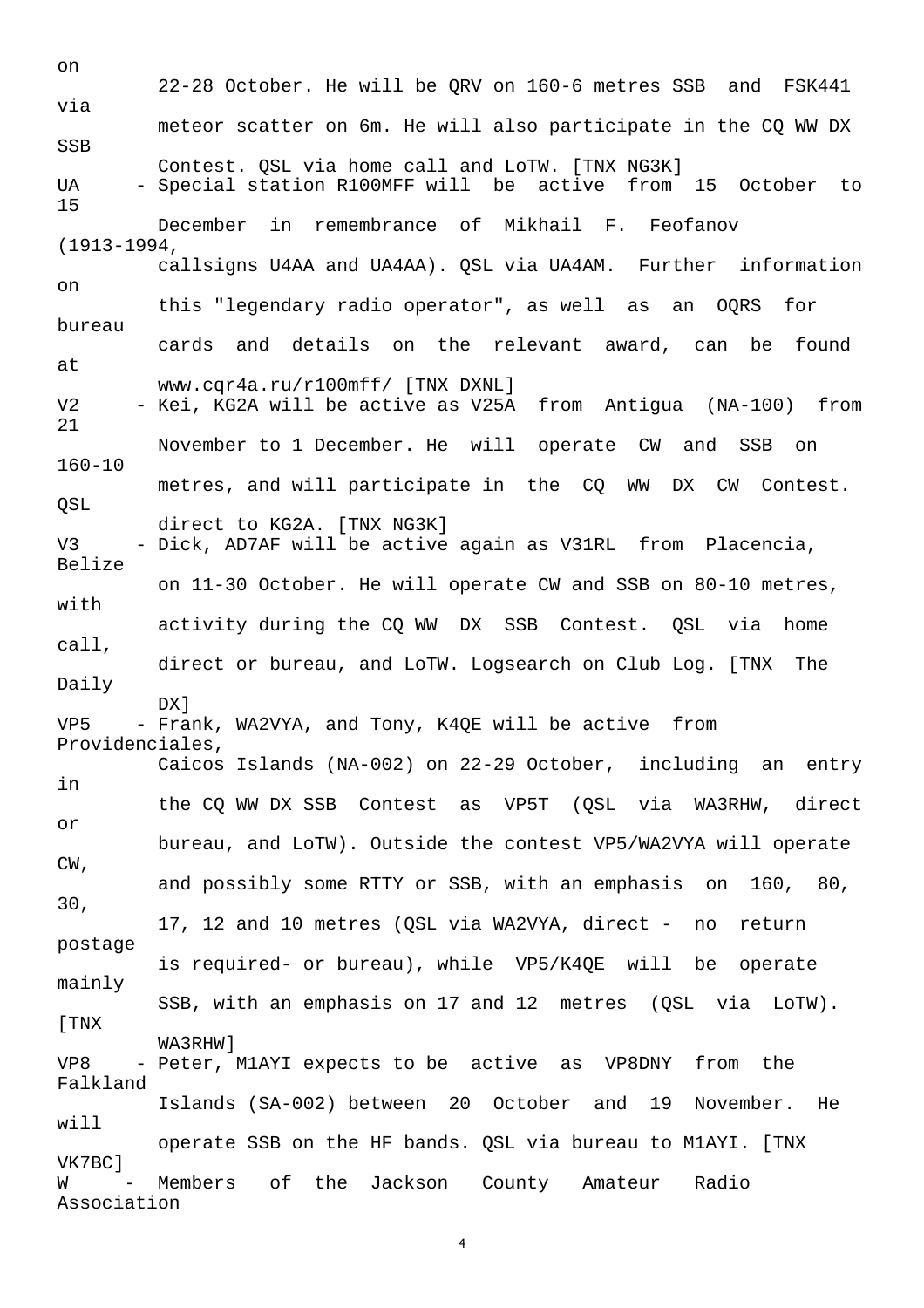(www.jcmsara.com) will be active as K5R from Round Island (NA-082) and lighthouse on 18-20 October. They will be QRV on 80-10 metres CW, SSB and RTTY/PSK31. QSL via AE5JG. [TNX OPDX Bulletin] W - "Assuming the National Park Service reopens the island in time", Benjamin, KK6FUT will be on Santa Cruz Island (NA-144) on 19-20 October with a Boy Scout Troop for the Jamboree On The Air. Plan is to operate QRP (50W or less) on 20, 15 and maybe 40 metres SSB. QSL via KK6FUT, direct or bureau. XT - David, OK6DJ and Petr, OK1FCJ will be active as XT26DJ and XT2FCJ from Burkina Faso on 17-26 November. They will be QRV on 160-10 metres. Look for XT2FCJ to participate in the CQ WW DX CW Contest. QSL for both callsigns via OK6DJ. Logsearch and QSLling policy at www.qrz.com/db/XT26DJ YB - Adhi, YB3MM has plans to operate as YB3MM/p from Bawean Island (OC-197) this weekend. He expects to be active on 40, 20 and 15 metres SSB and CW, but "nothing is certain until he is actually on the island and operating", W2FB says. YB - Budi, YF1AR (www.yf1ar.com) will be active as YF1AR/0 from Payung Besar, Seribu Islands (OC-177) on 12-15 October. He will operate mainly SSB running 100 watts into a vertical dipole for 20, 15 and 10 metres, and a GP for 40 metres. QSL via N2OO. [TNX YF1AR] YB - Look for YB8VM/p, YB8XM/p, YC8VDT/p, YC8VFB/p, YD8VKF/p, YD8VRA/p, YD8VRS/p and YD8VSR/p to be QRV from Saparua Island (OC-070) on 12-15 October. [TNX JN6RZM] YB - Budi, YF1AR (www.yf1ar.com) and Fan, YB0AI will be active as YF1AR/7 (QSL via N2OO) and YB0AI/7 (QSL via home call) from Sebatik Island (OC-295) on 23-28 October, including activity during the CQ WW DX SSB Contest. They will be QRV on 40-10 metres mainly SSB. This will be the first operation from the Indonesian side of Sebatik, and it will count as a new one for the Nusantara Award (the Indoensian Islands Award: www.nusantaraaward.com) [TNX YF1AR] YB - The YE5R expedition to the Anambas Islands (OC-108) [425DXN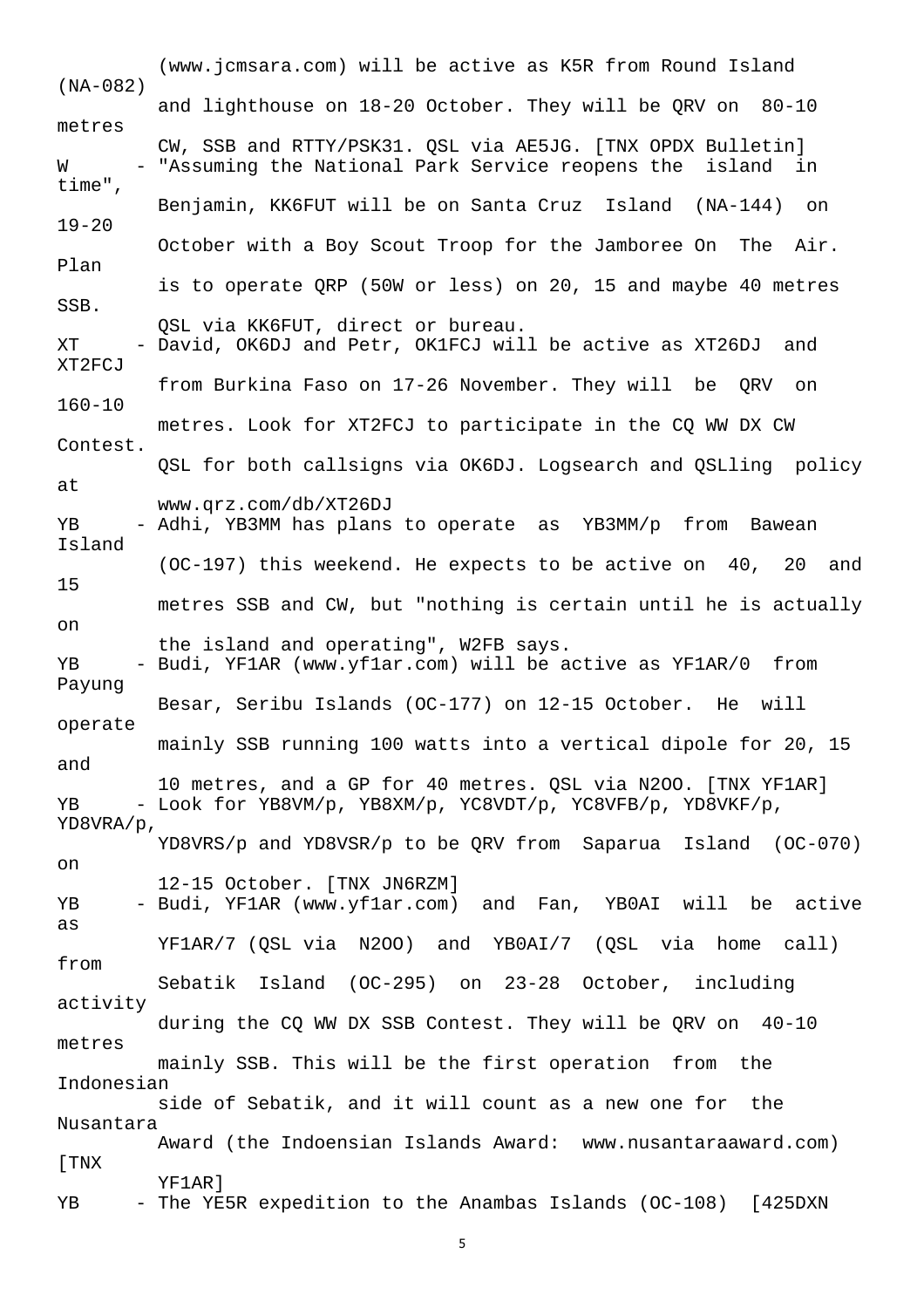| <b>LLV/I</b>     | has been postponed to sometime between 10 and 20            |
|------------------|-------------------------------------------------------------|
| November         | (possibly 14-19 November). A large team (YB1AR, YB1HK,      |
| YB4IR,<br>YE5YE, | YB5OZ, YB6CA, YB6ODD, YB6VK, YB7GRN, YC2WWW, YC5WIR, YE5TA, |
| the              | YE6YE, YF1AR and YG5TZ) is expected to participate in       |
| [ TNX            | expedition. QSL via YB4IR. Logsearch and OQRS on Club Log.  |
|                  | $W2FB$ ]                                                    |

1167]

ANTARCTICA ---> Massimo, IW0HEU will be working at the Mario Zucchelli Station, Antarctica after mid-October until at least 31 January 2014. He plans to be QRV as IA0MZ in his spare time, typically between 17.30-18.30 UTC around 14333 kHz. QSL via IW0EFA, bureau preferred. [TNX I1HYW]

> =========================== \*\*\* 4 2 5 D X N E W S \*\*\* \*\*\*\* GOOD TO KNOW ... \*\*\*\* =========================== Edited by I1JQJ & IK1ADH Direttore Responsabile I2VGW

NCDXF CONTRIBUTION CHALLENGE ---> The Northern California DX Foundation

(www.ncdxf.org) is pleased to announce the establishment of the W7OO Contribution Challenge. Long-time DXer Bill Everett, W7OO, has issued a challenge to the worldwide DX community to contribute to NCDXF: Bill will match contributions received by NCDXF from October 15 to the end of December 2013. [TNX W0GJ]

QSL JY9FC ---> Boris, E73Y reports that the QSL cards for Jovica, JY9FC have arrived from the printer. All of the direct requests received so far (by mail and through Club Log's OQRS) were processed on 5 October.

QSL ZC4LI ---> Phil, G3SWH has managed to obtain copies of the late Steve Hodgson's logs (ZC4LI, 5B4AHA, ZD8LII and G0LII) from his widow and should be able to confirm any outstanding QSOs. All logs have been previously uploaded to LoTW, and there will be log searches available shortly at www.g3swh.org.uk. "I understand that Steve's widow has already returned to their sender any unanswered QSL requests at the time of his death", Phil says. "Anyone in that situation should re-apply to me". Steve was not a member of the RSGB, and Phil is unable to process any bureau requests whatsoever.

+ SILENT KEYS + Robert W. Ford, who operated from Tibet as AC4RF  $+$  on

1948-50, passed away on 20 September at 90 years of age. "His fascinating autobiography, 'Wind Between the Worlds', published in 1957 and available as a free Internet Archive (http://archive.org/) download, describes his time and travails in Tibet and how his radio work nearly cost him his life". [TNX ARRL] Other recently reported Silent keys include Ulrich Mauer (DK9UMA), Robert B Block (K6LX), Richard N. Olson (K9BWI), Billy W. Putnam (W3EL) and Les Himing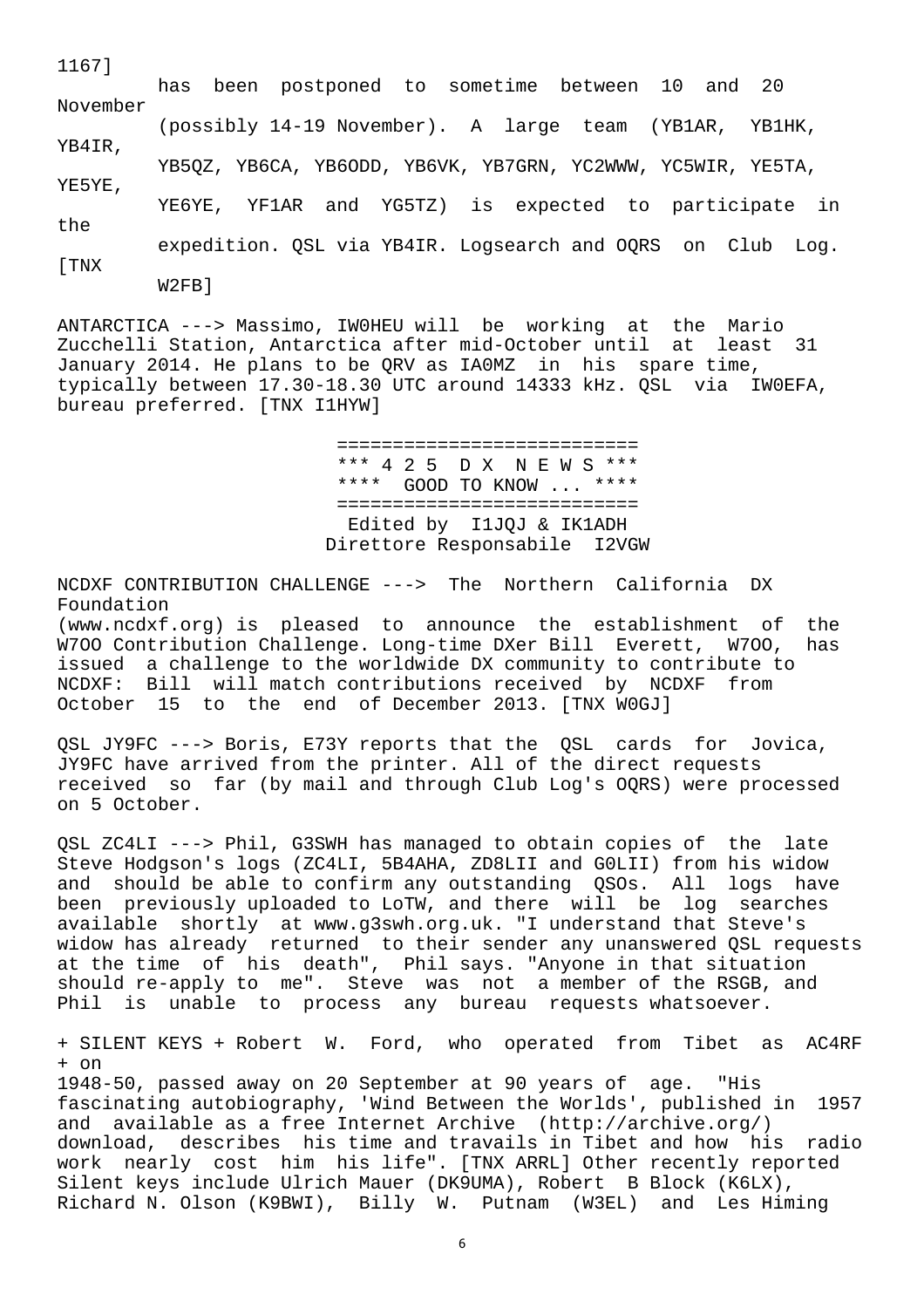(ZL3BG), as well as Raleigh "Lee" Shaklee (W6BH), one of the co-founders of the Northern California DX Foundation, and Panos Gkekas (SY2ALT), eighteen-year-old son of Vangelis, SV2BFN.

------------------------------------------------------------------------ ----

QSLs received direct or through managers: 3DA0TM, 5W0TH, 9A/OM5AW (EU-136), 9G5TT, 9H3MMM, 9M4SLL, A35UD, A52SV, A71CM, A71CT, C31CT, CP4BT, CQ9D (AF-046), CU5AQ, D2QR, EJ0PL (EU-006), ES1QD, F9IE/VK/p (OC-136), FO/UT6UD, FR4NT, GM3VLB/p (EU-123), GX5M (EU-120), H40IOTA, H44AJ (OC-285), H44IOTA, HB0Y/PD5AX, HH2/PA5M, HH5/KC0W, HK1X, HK1XX, HP1RIP, HQ3W (NA-160), HQ8D (NA-223), HQ8S (NA-035), HV0A, JG8NQJ/JD1 (OC-073), JY5HX, K4N, K6VVA/KL7 (NA-050), K8GI/4 (NA-058), KG4RX,KG4TO,KL7NWR (NA-064), MD0CCE, MU0FAL, N4OW (NA-141), NE1RD/1 (NA-148), OH0/OH2FNZ, P29NO, PX8Z (SA-060), S79NU, SV2ASP/A, SZ7SER, T2YY, T6SM, TF4M, TI2CF, TT8/US3EZ, TZ6BB, V31LJ, V5/DF2UU, V63DDD (OC-010), V85TL, VE2CSI, VK5CE/p (OC-261), VP2ETE, VP2V/W9DR, VP5H, VP9/AA1AC, VP9I, XF3/IZ2LSC (NA-045), XV1X, YB1AR, YB3MM/6 (OC-245), YB3MM/7 (OC-166), YB3MM/p (OC-217), YB3MM/p (OC-237), YC9MLL (OC-151), YV5EED, YW5X (SA-054), ZB2JK. \*\*\*\*\*\*\*\*\*\*\*\*\*\*\*\*\*\*\*\*\*\*\*\*\*\*\*\*\*\*\*\*\*\*\*\*\*\*\*\*\*\*\*\*\*\*\*\*\*\*\*\*\*\*\*\*\*\*\*\*\*\*\*\*\*\*\*\*\*\*\*\* \*\*\*\* 425 DX NEWS HOME PAGE: http://www.425dxn.org 425 DX NEWS MAGAZINE: http://www.425dxn.org/monthly \*\*\*\*\*\*\*\*\*\*\*\*\*\*\*\*\*\*\*\*\*\*\*\*\*\*\*\*\*\*\*\*\*\*\*\*\*\*\*\*\*\*\*\*\*\*\*\*\*\*\*\*\*\*\*\*\*\*\*\*\*\*\*\*\*\*\*\*\*\*\*\* \*\*\*\* 425 DX News is a free of charge weekly bulletin edited by Mauro Pregliasco, I1JQJ and Valeria Pregliasco, IK1ADH Its contents may be used, reproduced and distributed in part or full provided that "425 DX News" or "425DXN" receive proper credit Contributors are invited to send their DX information to Mauro Pregliasco, I1JQJ (425dxn@alice.it) The deadline is 12 UTC on Fridays \*\*\*\*\*\*\*\*\*\*\*\*\*\*\*\*\*\*\*\*\*\*\*\*\*\*\*\*\*\*\*\*\*\*\*\*\*\*\*\*\*\*\*\*\*\*\*\*\*\*\*\*\*\*\*\*\*\*\*\*\*\*\*\*\*\*\*\*\*\*\*\* \*\*\*\* Direttore Responsabile Gabriele Villa, I2VGW Giornalista Professionista - Tessera n. 071675 Ordine Nazionale dei Giornalisti Roma, Italia \*\*\*\*\*\*\*\*\*\*\*\*\*\*\*\*\*\*\*\*\*\*\*\*\*\*\*\*\*\*\*\*\*\*\*\*\*\*\*\*\*\*\*\*\*\*\*\*\*\*\*\*\*\*\*\*\*\*\*\*\*\*\*\*\*\*\*\*\*\*\*\* \*\*\*\*

--